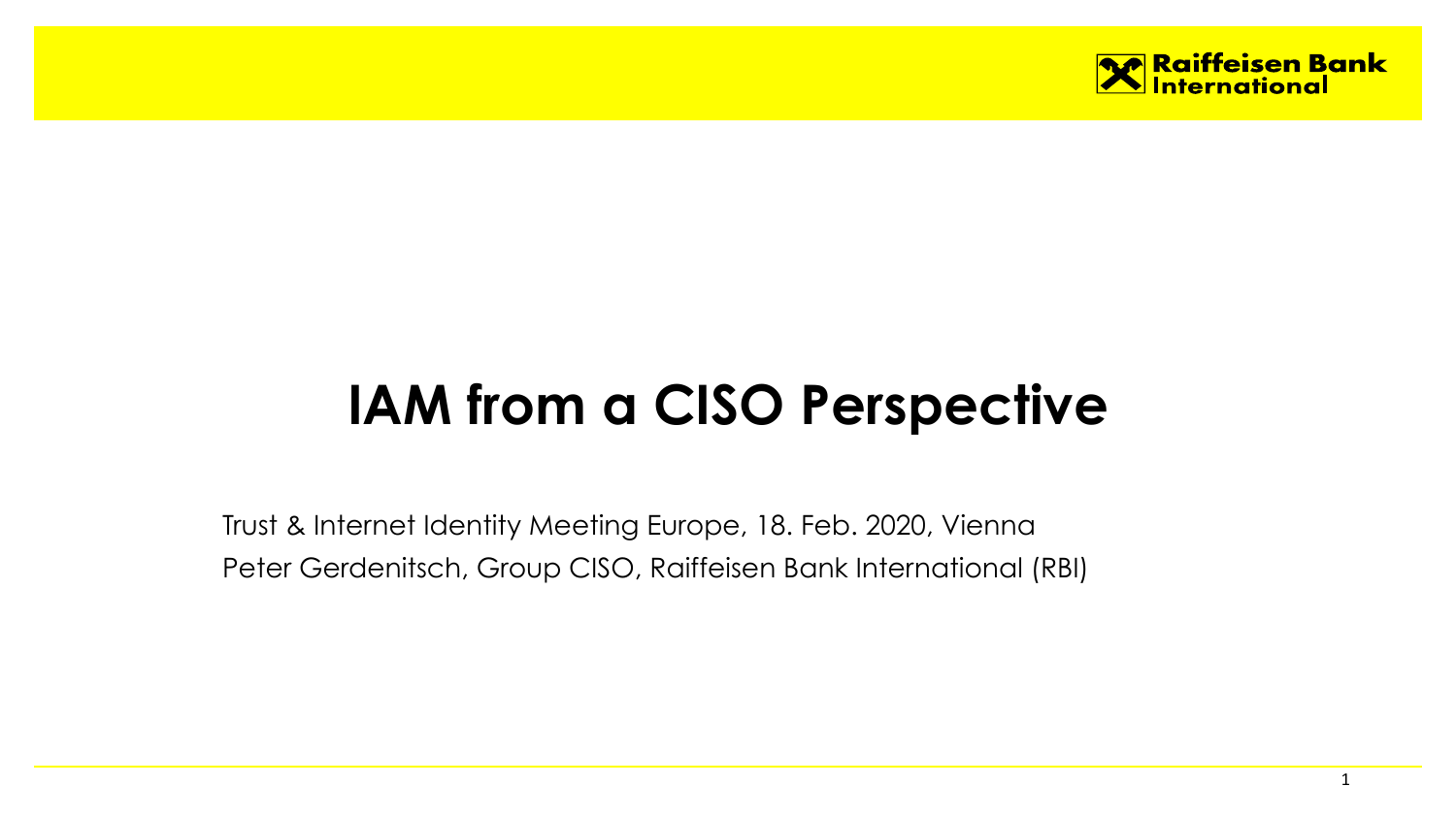## RBI at a glance



# Our network in CEE

A leading regional player with over 30 years of experience in CEE, approx. 16.4m customers

Covering 14 markets (including Austria), of which eight are EU member states; Serbia and Albania have candidate status

Top 5 market position in 11 countries

Strong market position with Austrian corporates focusing on CEE



Eastern Europe (EE)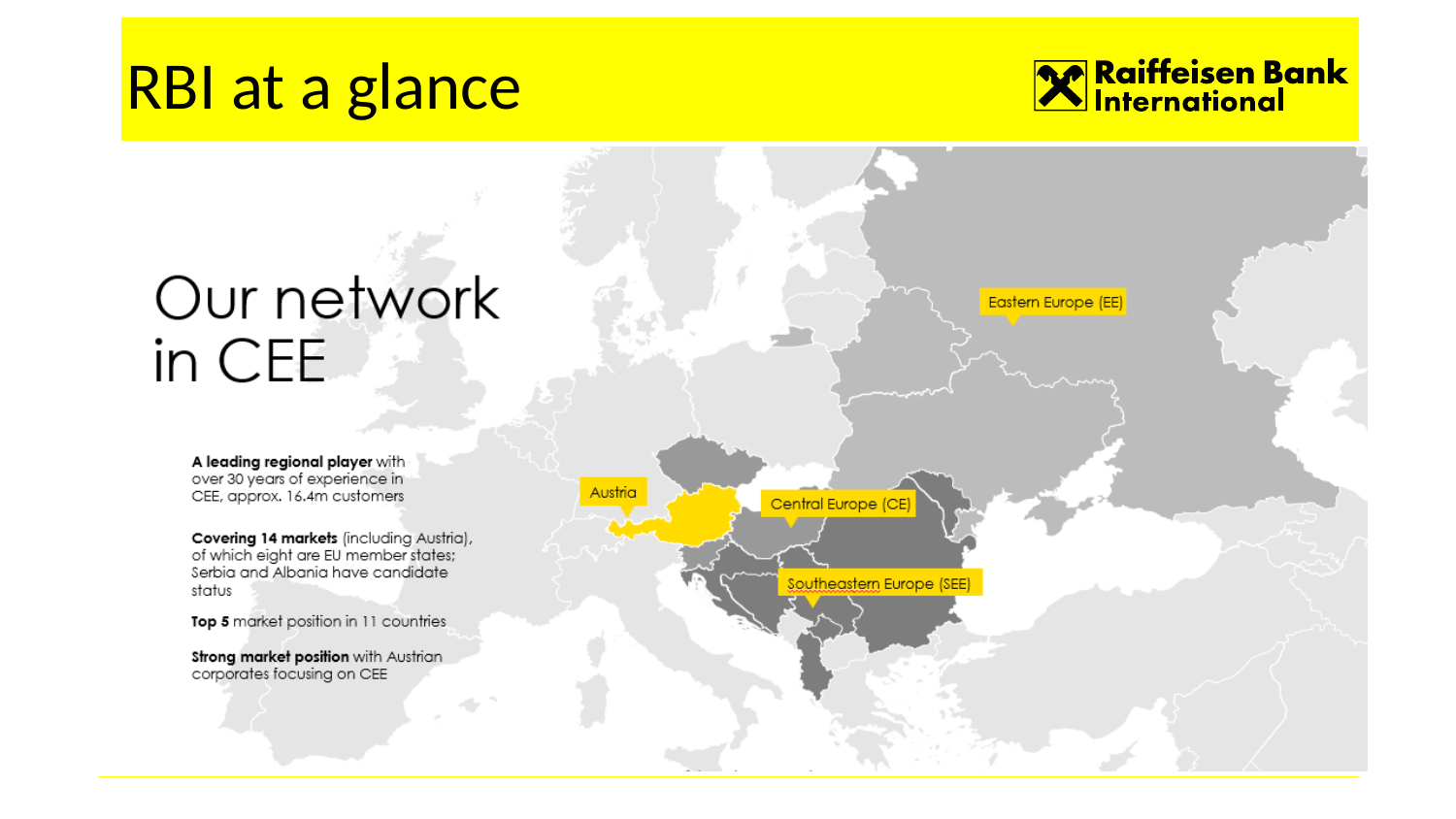## The Death of the Perimeter



While perimeter defense and maleware detection become less and less effective:

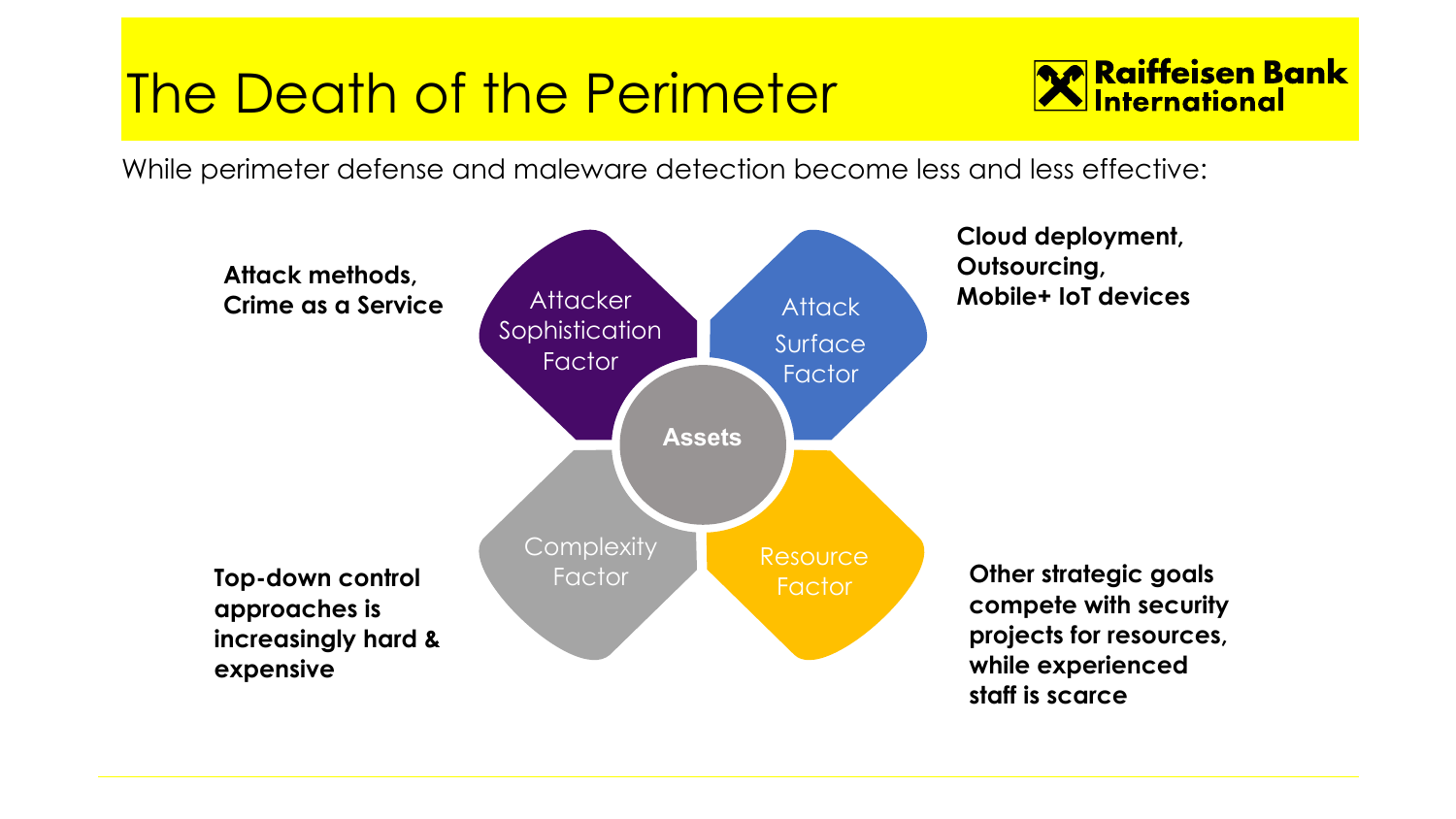#### User-centric Security



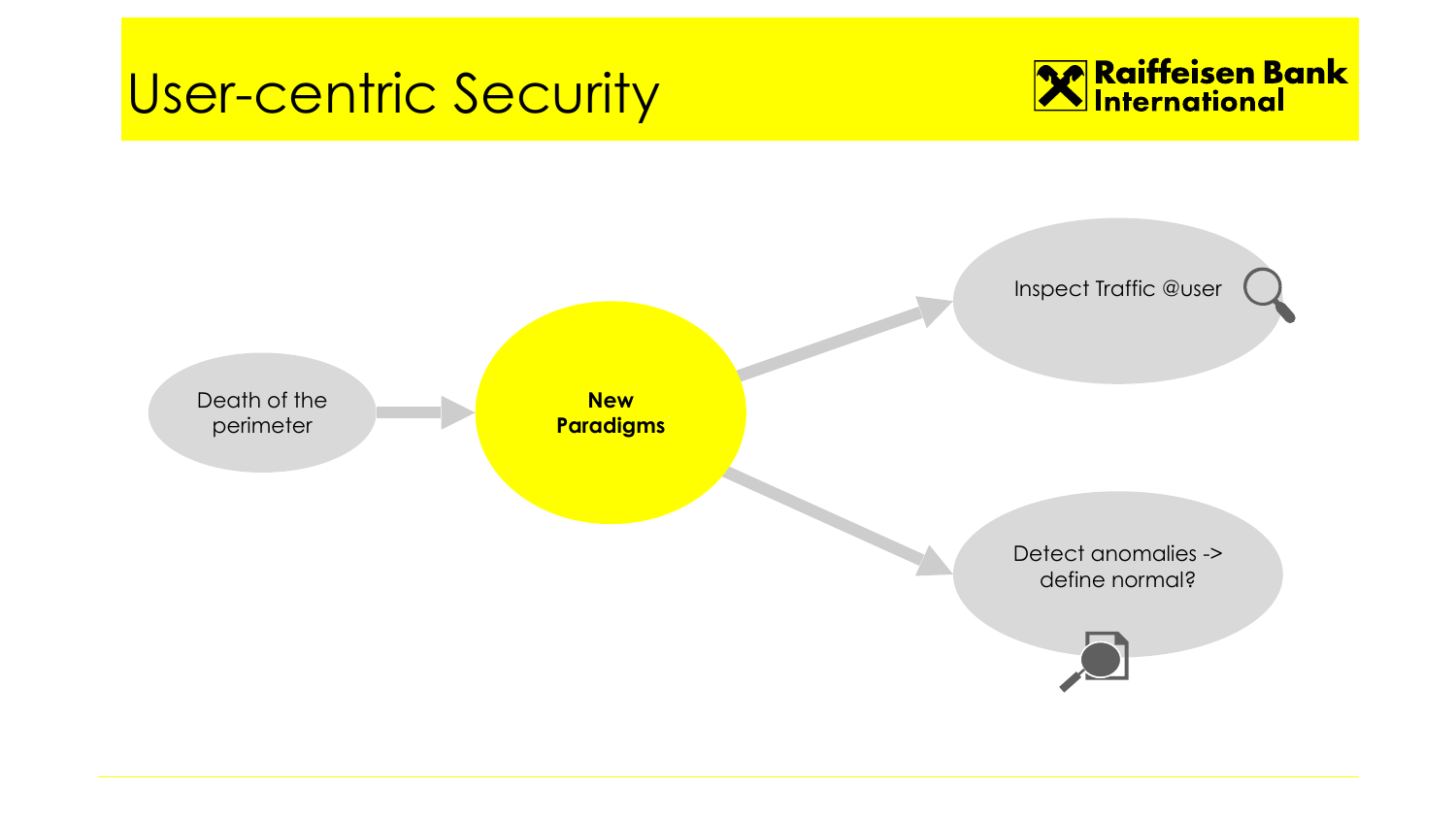# Besides technology, IAM as GRC Topic **X** Raiffeisen Bank

IAM governance: just a chapter of IT governance?

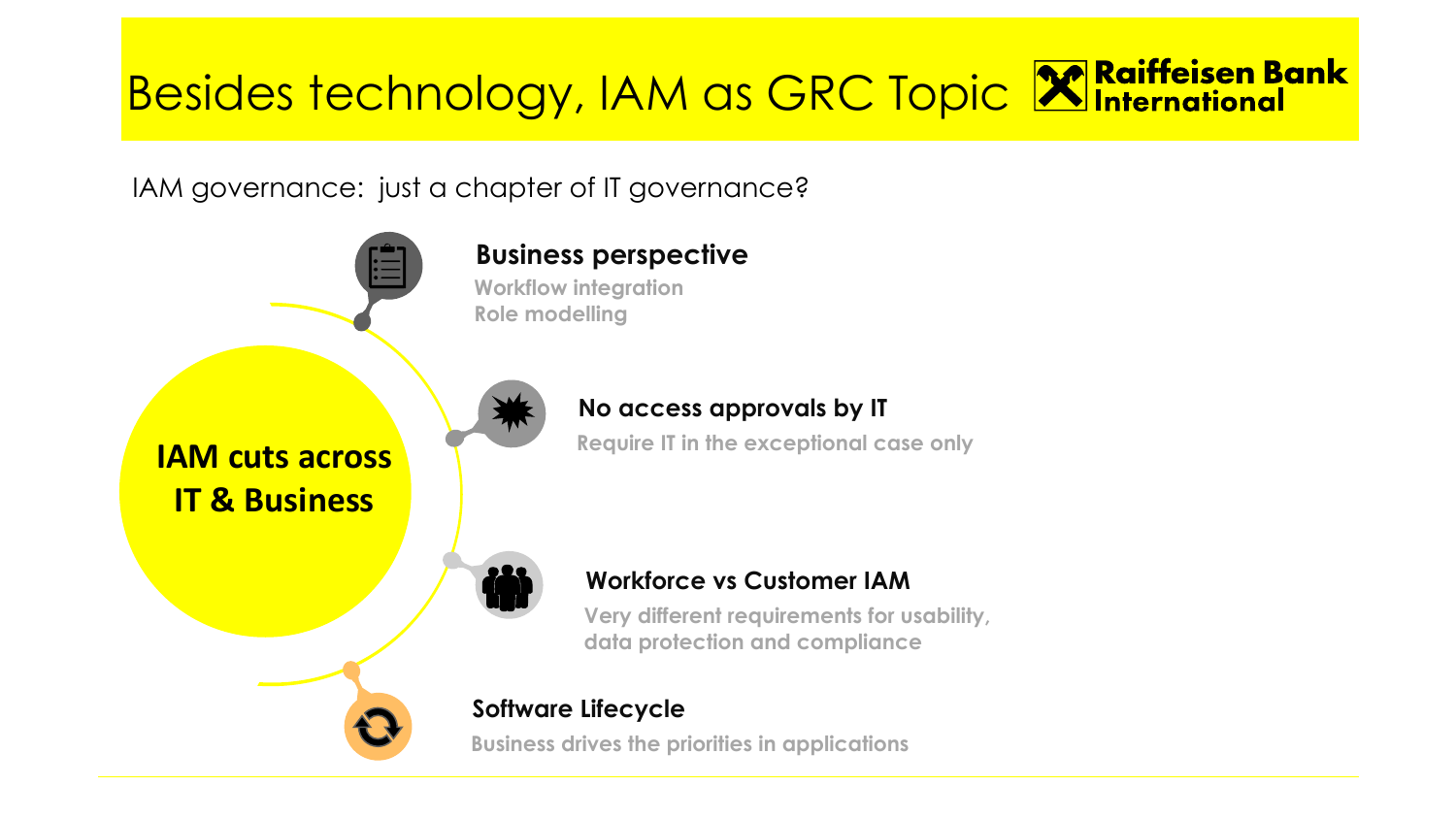## Going from AAA to 5 As